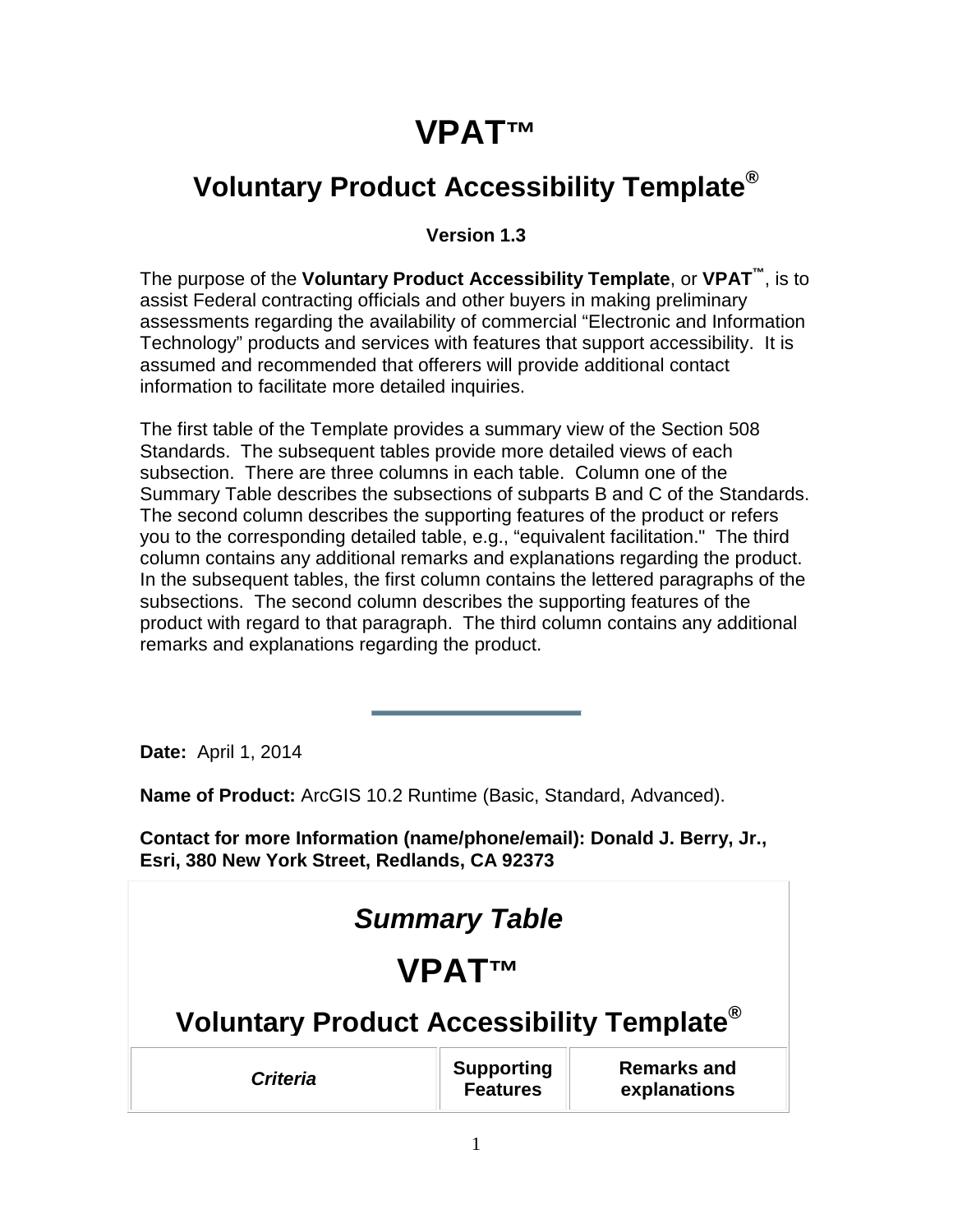| Section 1194.21 Software<br>Applications and Operating Systems exceptions    | Supports with                                                                      | ArcGIS Runtime is a tool<br>that supports Section 508<br>compliant applications,<br>and nothing in the<br>programs would prevent<br>applications used with<br>them from being Section<br>508 compliant, except as<br>stated in the detailed<br>response. See detailed<br>response in sections<br>1194.21, 1194.31, and<br>1194.41 below |
|------------------------------------------------------------------------------|------------------------------------------------------------------------------------|-----------------------------------------------------------------------------------------------------------------------------------------------------------------------------------------------------------------------------------------------------------------------------------------------------------------------------------------|
| Section 1194.22 Web-based<br>Internet Information and<br><b>Applications</b> | N/A                                                                                |                                                                                                                                                                                                                                                                                                                                         |
| Section 1194.23<br><b>Telecommunications Products</b>                        | N/A                                                                                |                                                                                                                                                                                                                                                                                                                                         |
| Section 1194.24 Video and Multi-<br>media Products                           | N/A                                                                                |                                                                                                                                                                                                                                                                                                                                         |
| Section 1194.25 Self-Contained,<br><b>Closed Products</b>                    | N/A                                                                                |                                                                                                                                                                                                                                                                                                                                         |
| Section 1194.26 Desktop and<br><b>Portable Computers</b>                     | N/A                                                                                |                                                                                                                                                                                                                                                                                                                                         |
| Section 1194.31 Functional<br><b>Performance Criteria</b>                    | <b>Supports</b><br>when<br>combined with<br><b>Assistive</b><br>Technology<br>(AT) | See detailed response in<br>sections 1194.21,<br>1194.31, and 1194.41<br>below                                                                                                                                                                                                                                                          |
| Section 1194.41 Information,<br><b>Documentation and Support</b>             | Supports with<br>exceptions                                                        | See detailed response in<br>sections 1194.21,<br>1194.31, and 1194.41<br>below                                                                                                                                                                                                                                                          |

#### *Section 1194.21 Software Applications and Operating Systems – Detail*

# **VPAT™**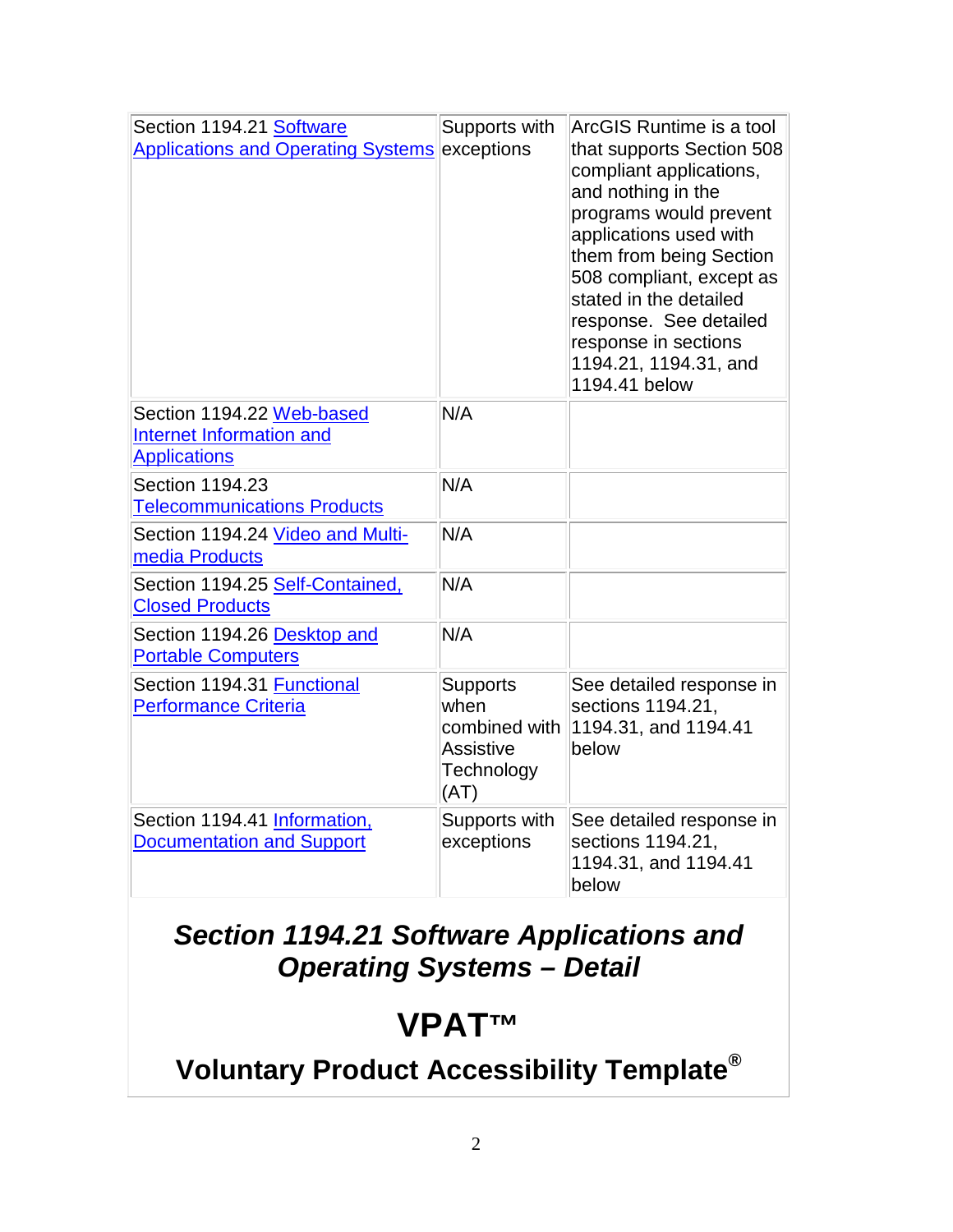| <b>Criteria</b>                                                                                                                                                                                                                                                                                                                                                                                                                                                                                                                                                                                   | <b>Supporting</b><br><b>Features</b> | <b>Remarks and</b><br>explanations |
|---------------------------------------------------------------------------------------------------------------------------------------------------------------------------------------------------------------------------------------------------------------------------------------------------------------------------------------------------------------------------------------------------------------------------------------------------------------------------------------------------------------------------------------------------------------------------------------------------|--------------------------------------|------------------------------------|
| (a) When software is designed to<br>run on a system that has a<br>keyboard, product functions shall be<br>executable from a keyboard where<br>the function itself or the result of<br>performing a function can be<br>discerned textually.                                                                                                                                                                                                                                                                                                                                                        | <b>Supports</b>                      |                                    |
| (b) Applications shall not disrupt or<br>disable activated features of other<br>products that are identified as<br>accessibility features, where those<br>features are developed and<br>documented according to industry<br>standards. Applications also shall<br>not disrupt or disable activated<br>features of any operating system<br>that are identified as accessibility<br>features where the application<br>programming interface for those<br>accessibility features has been<br>documented by the manufacturer of<br>the operating system and is<br>available to the product developer. | <b>Supports</b>                      |                                    |
| (c) A well-defined on-screen<br>indication of the current focus shall<br>be provided that moves among<br>interactive interface elements as the<br>input focus changes. The focus<br>shall be programmatically exposed<br>so that Assistive Technology can<br>track focus and focus changes.                                                                                                                                                                                                                                                                                                       | <b>Supports</b>                      |                                    |
| (d) Sufficient information about a<br>user interface element including the<br>identity, operation and state of the<br>element shall be available to<br>Assistive Technology. When an<br>image represents a program<br>element, the information conveyed<br>by the image must also be available<br>in text.                                                                                                                                                                                                                                                                                        | <b>Supports</b>                      |                                    |
| (e) When bitmap images are used<br>to identify controls, status indicators,                                                                                                                                                                                                                                                                                                                                                                                                                                                                                                                       | Supports                             |                                    |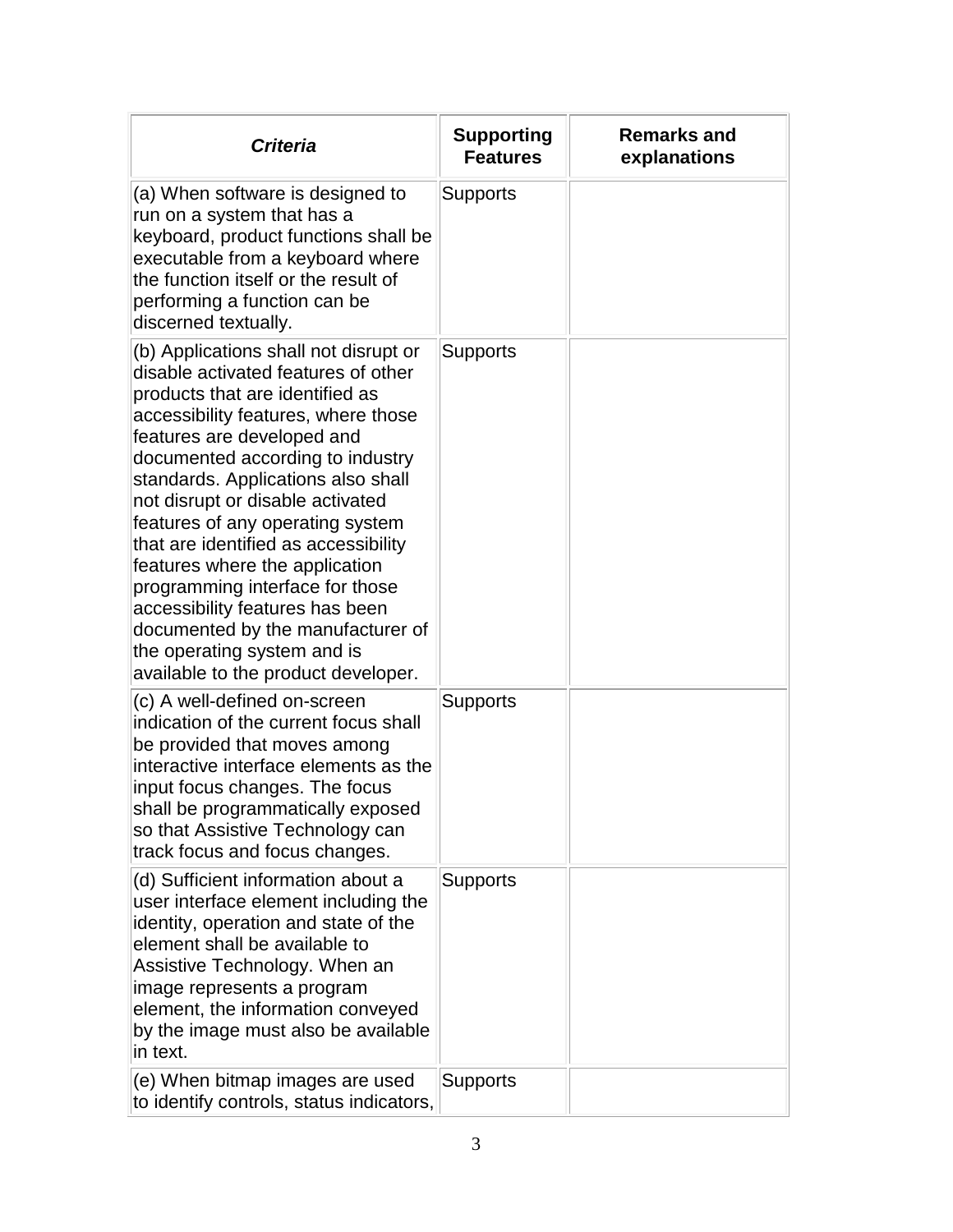| or other programmatic elements, the<br>meaning assigned to those images<br>shall be consistent throughout an<br>application's performance.                                                                                                                       |                 |  |
|------------------------------------------------------------------------------------------------------------------------------------------------------------------------------------------------------------------------------------------------------------------|-----------------|--|
| (f) Textual information shall be<br>provided through operating system<br>functions for displaying text. The<br>minimum information that shall be<br>made available is text content, text<br>input caret location, and text<br>attributes.                        | Supports        |  |
| (g) Applications shall not override<br>user selected contrast and color<br>selections and other individual<br>display attributes.                                                                                                                                | Supports        |  |
| (h) When animation is displayed,<br>the information shall be displayable<br>in at least one non-animated<br>presentation mode at the option of<br>the user.                                                                                                      | <b>Supports</b> |  |
| (i) Color coding shall not be used as<br>the only means of conveying<br>information, indicating an action,<br>prompting a response, or<br>distinguishing a visual element.                                                                                       | Supports        |  |
| (j) When a product permits a user to<br>adjust color and contrast settings, a<br>variety of color selections capable of<br>producing a range of contrast levels<br>shall be provided.                                                                            | Supports        |  |
| (k) Software shall not use flashing<br>or blinking text, objects, or other<br>elements having a flash or blink<br>frequency greater than 2 Hz and<br>llower than 55 Hz.                                                                                          | Supports        |  |
| (I) When electronic forms are used,<br>the form shall allow people using<br>Assistive Technology to access the<br>information, field elements, and<br>functionality required for completion<br>and submission of the form,<br>including all directions and cues. | <b>Supports</b> |  |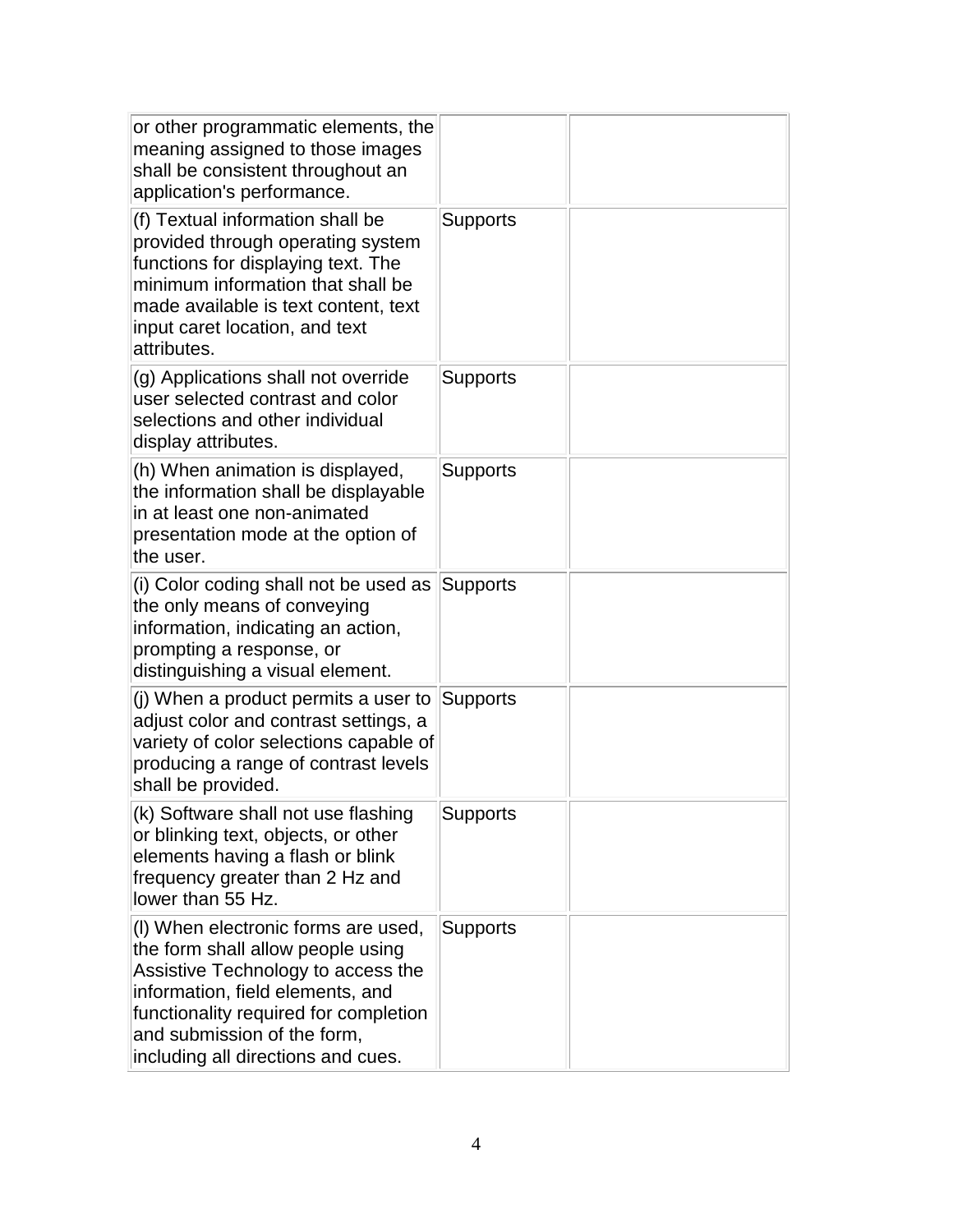### *Section 1194.22 Web-based Internet*

## *information and applications – Detail*

### **VPAT™**

| <b>Criteria</b>                                                                                                                                                          | <b>Supporting</b><br><b>Features</b> | <b>Remarks and</b><br>explanations |
|--------------------------------------------------------------------------------------------------------------------------------------------------------------------------|--------------------------------------|------------------------------------|
| (a) A text equivalent for every non-<br>text element shall be provided (e.g.,<br>via "alt", "longdesc", or in element<br>content).                                       | N/A                                  |                                    |
| (b) Equivalent alternatives for any<br>multimedia presentation shall be<br>synchronized with the presentation.                                                           | N/A                                  |                                    |
| (c) Web pages shall be designed so<br>that all information conveyed with<br>color is also available without color,<br>for example from context or markup.                | N/A                                  |                                    |
| (d) Documents shall be organized<br>so they are readable without<br>requiring an associated style sheet.                                                                 | N/A                                  |                                    |
| (e) Redundant text links shall be<br>provided for each active region of a<br>server-side image map.                                                                      | N/A                                  |                                    |
| (f) Client-side image maps shall be<br>provided instead of server-side<br>image maps except where the<br>regions cannot be defined with an<br>available geometric shape. | N/A                                  |                                    |
| (g) Row and column headers shall<br>be identified for data tables.                                                                                                       | N/A                                  |                                    |
| (h) Markup shall be used to<br>associate data cells and header<br>cells for data tables that have two or<br>more logical levels of row or column<br>headers.             | N/A                                  |                                    |
| (i) Frames shall be titled with text                                                                                                                                     | N/A                                  |                                    |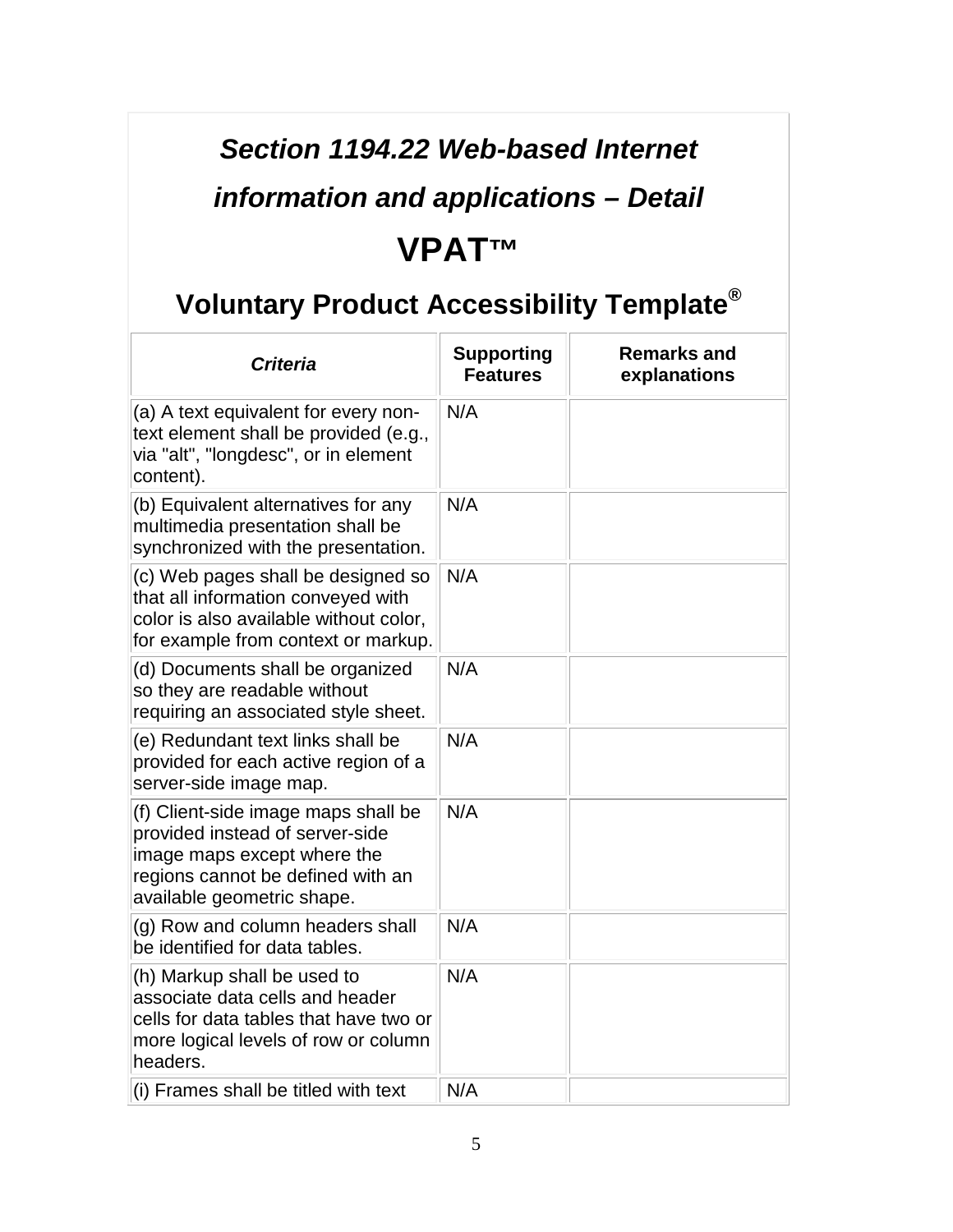| that facilitates frame identification<br>and navigation                                                                                                                                                                                                                                                                  |     |  |
|--------------------------------------------------------------------------------------------------------------------------------------------------------------------------------------------------------------------------------------------------------------------------------------------------------------------------|-----|--|
| (j) Pages shall be designed to avoid<br>causing the screen to flicker with a<br>frequency greater than 2 Hz and<br>lower than 55 Hz.                                                                                                                                                                                     | N/A |  |
| (k) A text-only page, with equivalent<br>information or functionality, shall be<br>provided to make a web site comply<br>with the provisions of this part, when<br>compliance cannot be accomplished<br>in any other way. The content of the<br>text-only page shall be updated<br>whenever the primary page<br>changes. | N/A |  |
| (I) When pages utilize scripting<br>languages to display content, or to<br>create interface elements, the<br>information provided by the script<br>shall be identified with functional<br>text that can be read by Assistive<br>Technology.                                                                              | N/A |  |
| (m) When a web page requires that<br>an applet, plug-in or other<br>application be present on the client<br>system to interpret page content,<br>the page must provide a link to a<br>plug-in or applet that complies with<br>§1194.21(a) through (I).                                                                   | N/A |  |
| (n) When electronic forms are<br>designed to be completed on-line<br>the form shall allow people using<br>Assistive Technology to access the<br>information, field elements, and<br>functionality required for completion<br>and submission of the form,<br>including all directions and cues.                           | N/A |  |
| (o) A method shall be provided that<br>permits users to skip repetitive<br>navigation links.                                                                                                                                                                                                                             | N/A |  |
| (p) When a timed response is<br>required, the user shall be alerted<br>and given sufficient time to indicate<br>more time is required.                                                                                                                                                                                   | N/A |  |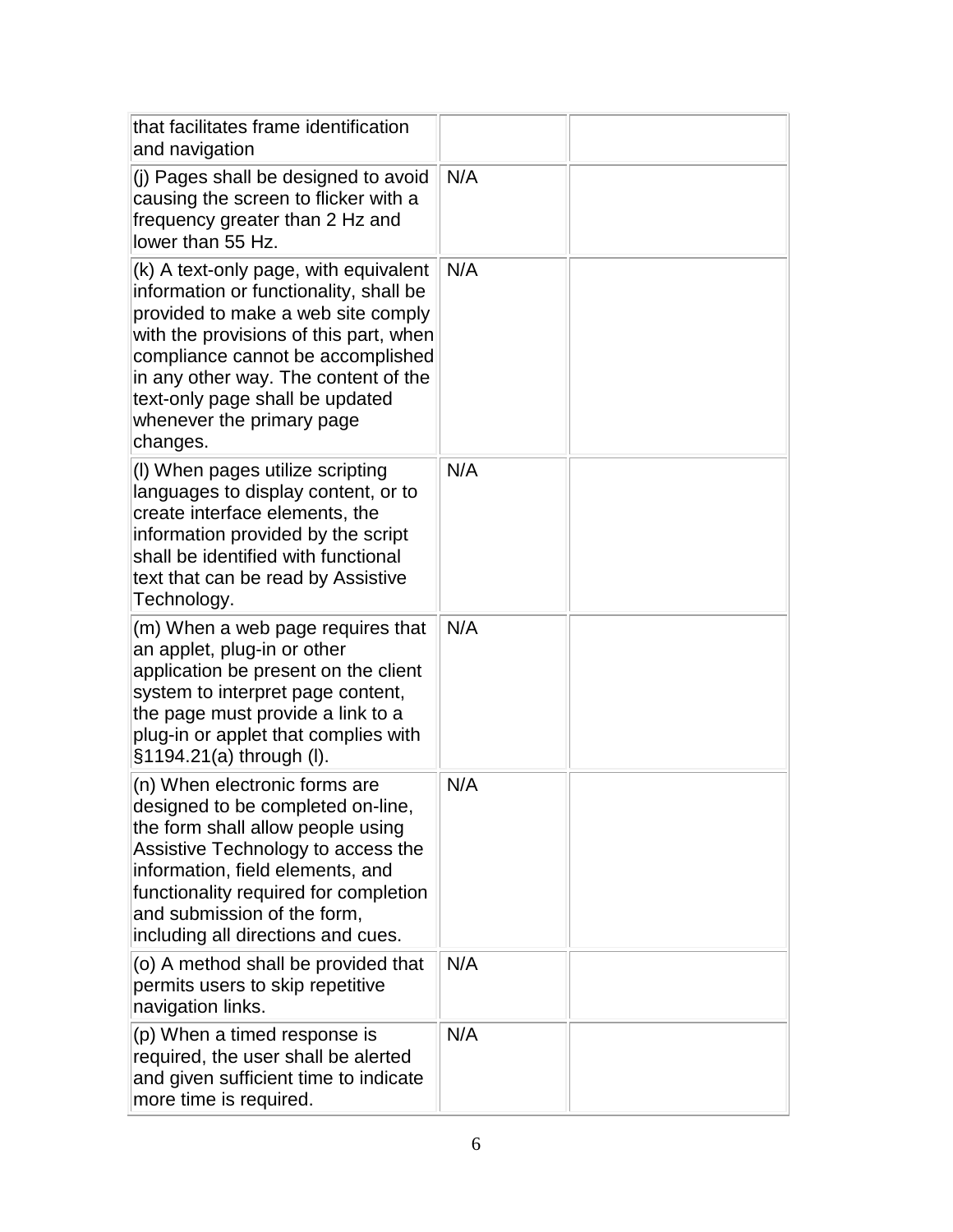Note to 1194.22: The Board interprets paragraphs (a) through (k) of this section as consistent with the following priority 1 Checkpoints of the Web Content Accessibility Guidelines 1.0 (WCAG 1.0) (May 5 1999) published by the Web Accessibility Initiative of the World Wide Web Consortium: Paragraph (a) - 1.1, (b) - 1.4, (c) - 2.1, (d) - 6.1, (e) - 1.2, (f) - 9.1, (g) - 5.1, (h) - 5.2, (i) - 12.1, (j) - 7.1,  $(k) - 11.4.$ 

| <b>Section 1194.23 Telecommunications Products</b>                                                                                                                                                                                                                                                                                                            |                                      |                                    |
|---------------------------------------------------------------------------------------------------------------------------------------------------------------------------------------------------------------------------------------------------------------------------------------------------------------------------------------------------------------|--------------------------------------|------------------------------------|
| – Detail                                                                                                                                                                                                                                                                                                                                                      |                                      |                                    |
| VPAT™                                                                                                                                                                                                                                                                                                                                                         |                                      |                                    |
| Voluntary Product Accessibility Template <sup>®</sup>                                                                                                                                                                                                                                                                                                         |                                      |                                    |
| <b>Criteria</b>                                                                                                                                                                                                                                                                                                                                               | <b>Supporting</b><br><b>Features</b> | <b>Remarks and</b><br>explanations |
| (a) Telecommunications products or<br>systems which provide a function<br>allowing voice communication and which<br>do not themselves provide a TTY<br>functionality shall provide a standard non-<br>acoustic connection point for TTYs.<br>Microphones shall be capable of being<br>turned on and off to allow the user to<br>intermix speech with TTY use. | N/A                                  |                                    |
| (b) Telecommunications products which<br>include voice communication functionality<br>shall support all commonly used cross-<br>manufacturer non-proprietary standard<br>TTY signal protocols.                                                                                                                                                                | N/A                                  |                                    |
| (c) Voice mail, auto-attendant, and<br>interactive voice response<br>telecommunications systems shall be<br>usable by TTY users with their TTYs.                                                                                                                                                                                                              | N/A                                  |                                    |
| (d) Voice mail, messaging, auto-<br>attendant, and interactive voice response<br>telecommunications systems that require<br>a response from a user within a time<br>interval, shall give an alert when the time<br>interval is about to run out, and shall<br>provide sufficient time for the user to                                                         | N/A                                  |                                    |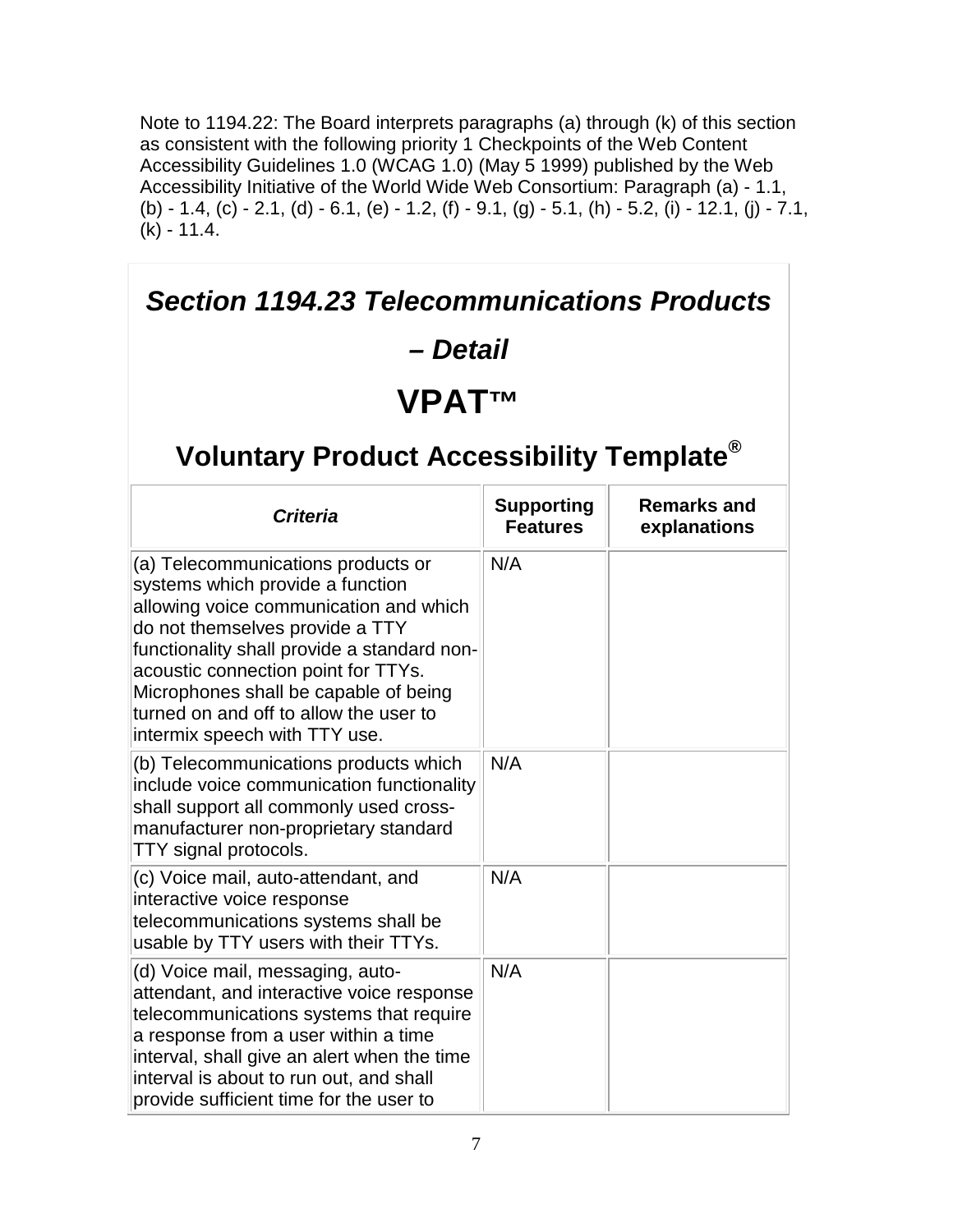| indicate more time is required.                                                                                                                                                                                                                                                                                                                                                                                                                                                                          |     |  |
|----------------------------------------------------------------------------------------------------------------------------------------------------------------------------------------------------------------------------------------------------------------------------------------------------------------------------------------------------------------------------------------------------------------------------------------------------------------------------------------------------------|-----|--|
| (e) Where provided, caller identification<br>and similar telecommunications functions<br>shall also be available for users of TTYs,<br>and for users who cannot see displays.                                                                                                                                                                                                                                                                                                                            | N/A |  |
| (f) For transmitted voice signals,<br>telecommunications products shall<br>provide a gain adjustable up to a<br>minimum of 20 dB. For incremental<br>volume control, at least one intermediate<br>step of 12 dB of gain shall be provided.                                                                                                                                                                                                                                                               | N/A |  |
| (g) If the telecommunications product<br>allows a user to adjust the receive<br>volume, a function shall be provided to<br>automatically reset the volume to the<br>default level after every use.                                                                                                                                                                                                                                                                                                       | N/A |  |
| (h) Where a telecommunications product<br>delivers output by an audio transducer<br>which is normally held up to the ear, a<br>means for effective magnetic wireless<br>coupling to hearing technologies shall be<br>provided.                                                                                                                                                                                                                                                                           | N/A |  |
| (i) Interference to hearing technologies<br>(including hearing aids, cochlear<br>implants, and assistive listening devices)<br>shall be reduced to the lowest possible<br>level that allows a user of hearing<br>technologies to utilize the<br>telecommunications product.                                                                                                                                                                                                                              | N/A |  |
| (i) Products that transmit or conduct<br>information or communication, shall pass<br>through cross-manufacturer, non-<br>proprietary, industry-standard codes,<br>translation protocols, formats or other<br>information necessary to provide the<br>information or communication in a usable<br>format. Technologies which use<br>encoding, signal compression, format<br>transformation, or similar techniques shall<br>not remove information needed for<br>access or shall restore it upon delivery. | N/A |  |
| (k)(1) Products which have mechanically<br>operated controls or keys shall comply<br>with the following: Controls and Keys                                                                                                                                                                                                                                                                                                                                                                               | N/A |  |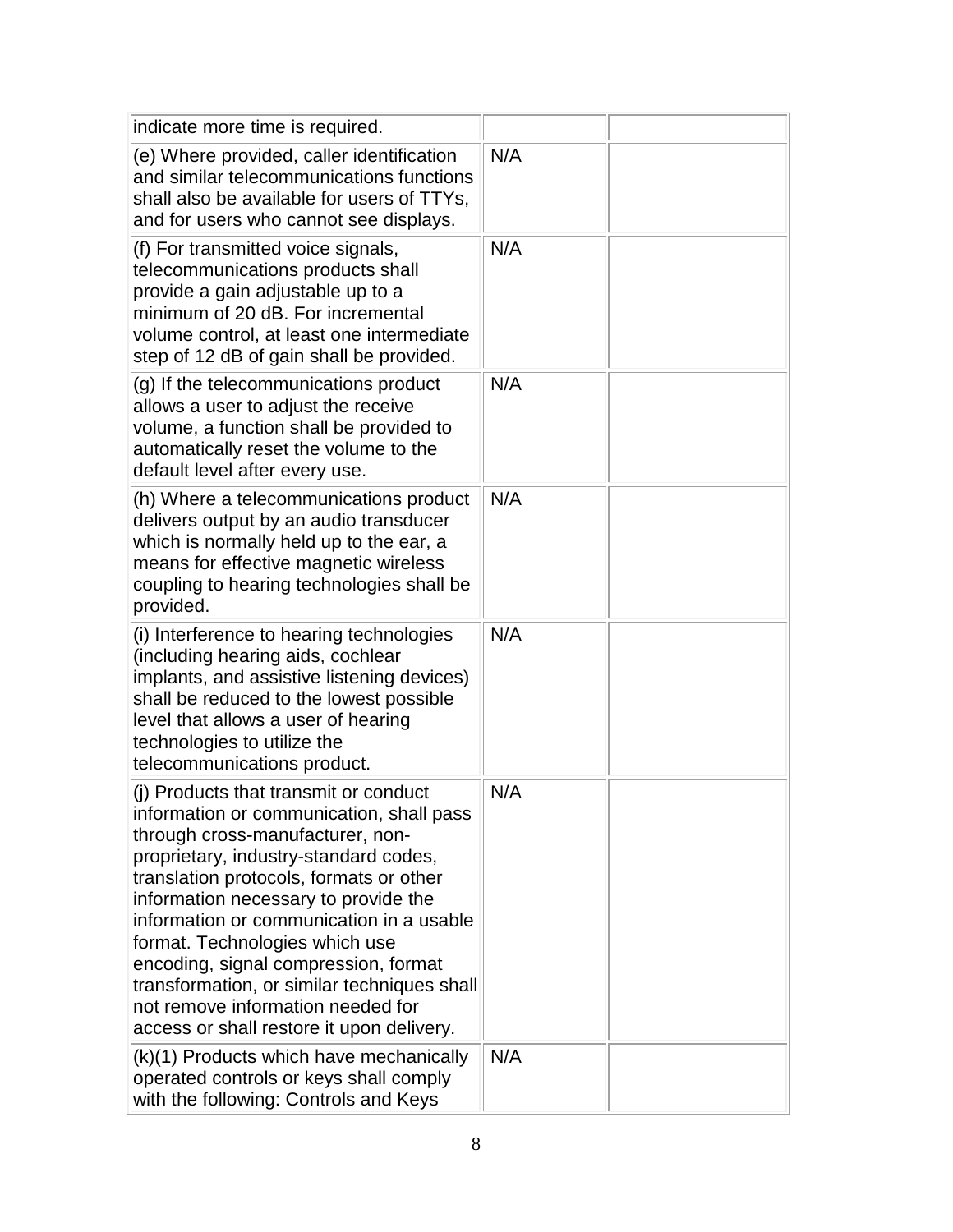| shall be tactilely discernible without<br>activating the controls or keys.                                                                                                                                                                                                                                                         |     |  |
|------------------------------------------------------------------------------------------------------------------------------------------------------------------------------------------------------------------------------------------------------------------------------------------------------------------------------------|-----|--|
| (k)(2) Products which have mechanically<br>operated controls or keys shall comply<br>with the following: Controls and Keys<br>shall be operable with one hand and shall<br>not require tight grasping, pinching,<br>twisting of the wrist. The force required to<br>activate controls and keys shall be 5 lbs.<br>(22.2N) maximum. | N/A |  |
| (k)(3) Products which have mechanically<br>operated controls or keys shall comply<br>with the following: If key repeat is<br>supported, the delay before repeat shall<br>be adjustable to at least 2 seconds. Key<br>repeat rate shall be adjustable to 2<br>seconds per character.                                                | N/A |  |
| (k)(4) Products which have mechanically<br>operated controls or keys shall comply<br>with the following: The status of all<br>locking or toggle controls or keys shall be<br>visually discernible, and discernible either<br>through touch or sound.                                                                               | N/A |  |

#### *Section 1194.24 Video and Multi-media*

#### *Products – Detail*

### **VPAT™**

| <b>Criteria</b>                                                                                                                                                                                                                                      | <b>Supporting Features</b> | Remarks and<br>explanations |
|------------------------------------------------------------------------------------------------------------------------------------------------------------------------------------------------------------------------------------------------------|----------------------------|-----------------------------|
| a) All analog television<br>displays 13 inches and<br>larger, and computer<br>equipment that includes<br>analog television receiver or<br>display circuitry, shall be<br>equipped with caption<br>decoder circuitry which<br>appropriately receives, | N/A                        |                             |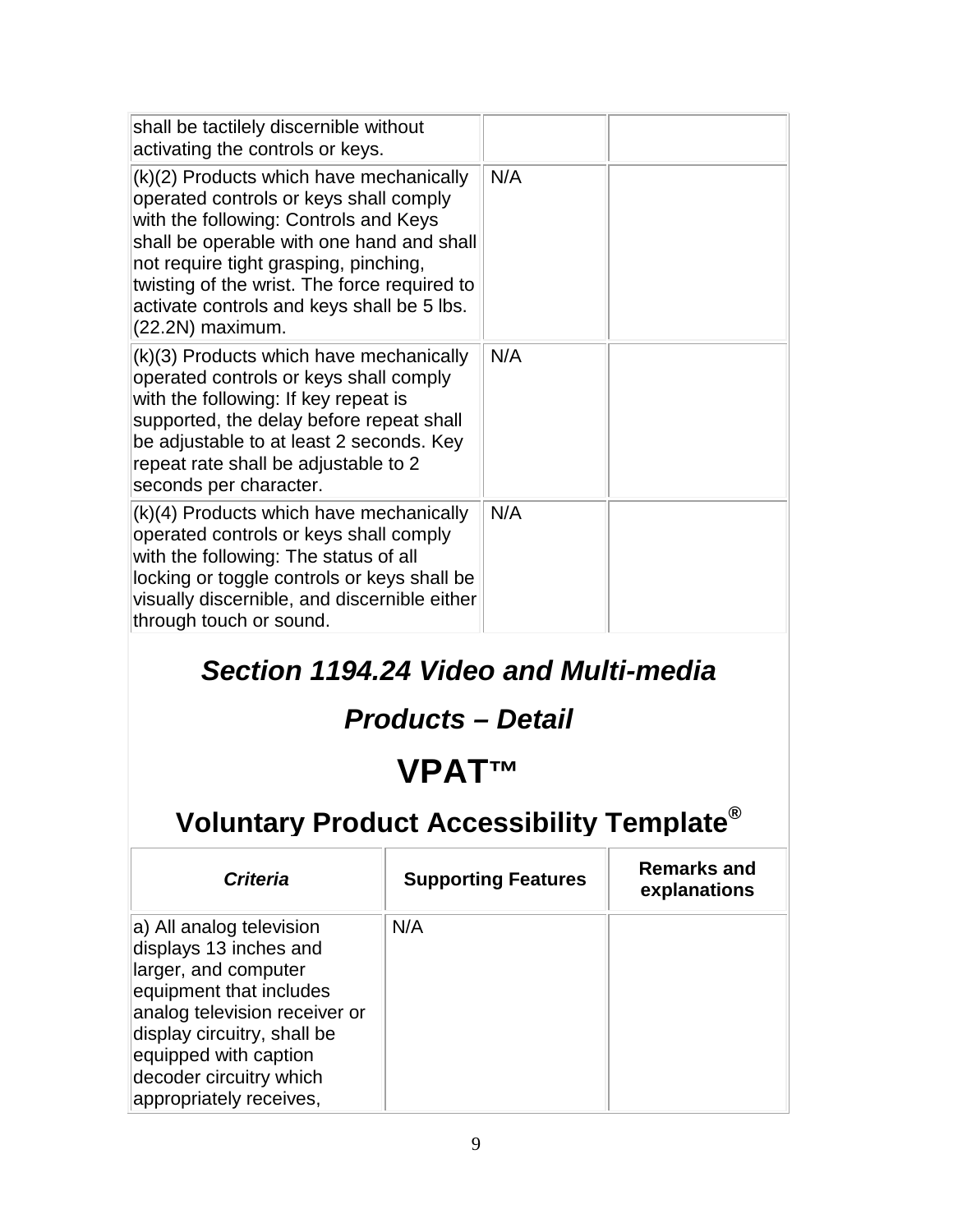| decodes, and displays closed<br>captions from broadcast,<br>cable, videotape, and DVD<br>signals. As soon as<br>practicable, but not later than<br>July 1, 2002, widescreen<br>digital television (DTV)<br>displays measuring at least<br>7.8 inches vertically, DTV<br>sets with conventional<br>displays measuring at least<br>13 inches vertically, and<br>stand-alone DTV tuners,<br>whether or not they are<br>marketed with display<br>screens, and computer<br>equipment that includes DTV<br>receiver or display circuitry,<br>shall be equipped with<br>caption decoder circuitry<br>which appropriately receives,<br>decodes, and displays closed<br>captions from broadcast,<br>cable, videotape, and DVD<br>signals. |     |  |
|----------------------------------------------------------------------------------------------------------------------------------------------------------------------------------------------------------------------------------------------------------------------------------------------------------------------------------------------------------------------------------------------------------------------------------------------------------------------------------------------------------------------------------------------------------------------------------------------------------------------------------------------------------------------------------------------------------------------------------|-----|--|
| (b) Television tuners,<br>including tuner cards for use<br>in computers, shall be<br>equipped with secondary<br>audio program playback<br>circuitry.                                                                                                                                                                                                                                                                                                                                                                                                                                                                                                                                                                             | N/A |  |
| (c) All training and<br>informational video and<br>multimedia productions which<br>support the agency's mission,<br>regardless of format, that<br>contain speech or other audio<br>information necessary for the<br>comprehension of the<br>content, shall be open or<br>closed captioned.                                                                                                                                                                                                                                                                                                                                                                                                                                       | N/A |  |
| (d) All training and<br>informational video and<br>multimedia productions which<br>support the agency's mission,                                                                                                                                                                                                                                                                                                                                                                                                                                                                                                                                                                                                                 | N/A |  |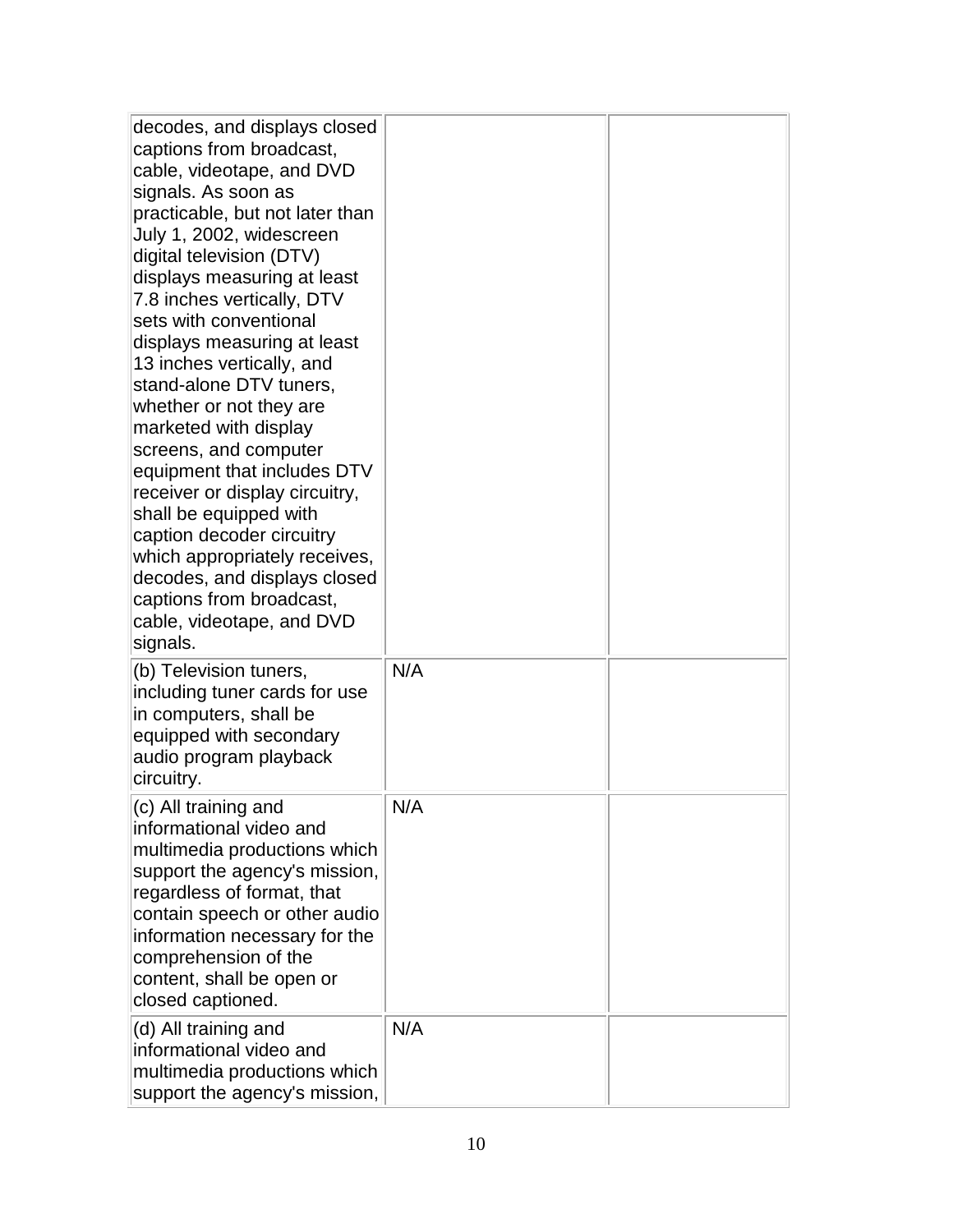| regardless of format, that<br>contain visual information<br>necessary for the<br>comprehension of the<br>content, shall be audio<br>described. |     |  |
|------------------------------------------------------------------------------------------------------------------------------------------------|-----|--|
| $(e)$ Display or presentation of<br>alternate text presentation or<br>audio descriptions shall be<br>user-selectable unless<br>permanent.      | N/A |  |

#### *Section 1194.25 Self-Contained, Closed Products – Detail*

# **VPAT™**

| <b>Criteria</b>                                                                                                                                                                                                                                 | <b>Supporting Features</b> | <b>Remarks and</b><br>explanations |
|-------------------------------------------------------------------------------------------------------------------------------------------------------------------------------------------------------------------------------------------------|----------------------------|------------------------------------|
| (a) Self contained products<br>shall be usable by people<br>with disabilities without<br>requiring an end-user to<br>attach Assistive Technology<br>to the product. Personal<br>headsets for private listening<br>are not Assistive Technology. | N/A                        |                                    |
| (b) When a timed response is<br>required, the user shall be<br>alerted and given sufficient<br>time to indicate more time is<br>required.                                                                                                       | N/A                        |                                    |
| (c) Where a product utilizes<br>touchscreens or contact-<br>sensitive controls, an input<br>method shall be provided that<br>complies with $§1194.23$ (k)<br>$(1)$ through $(4)$ .                                                              | N/A                        |                                    |
| (d) When biometric forms of<br>user identification or control                                                                                                                                                                                   | N/A                        |                                    |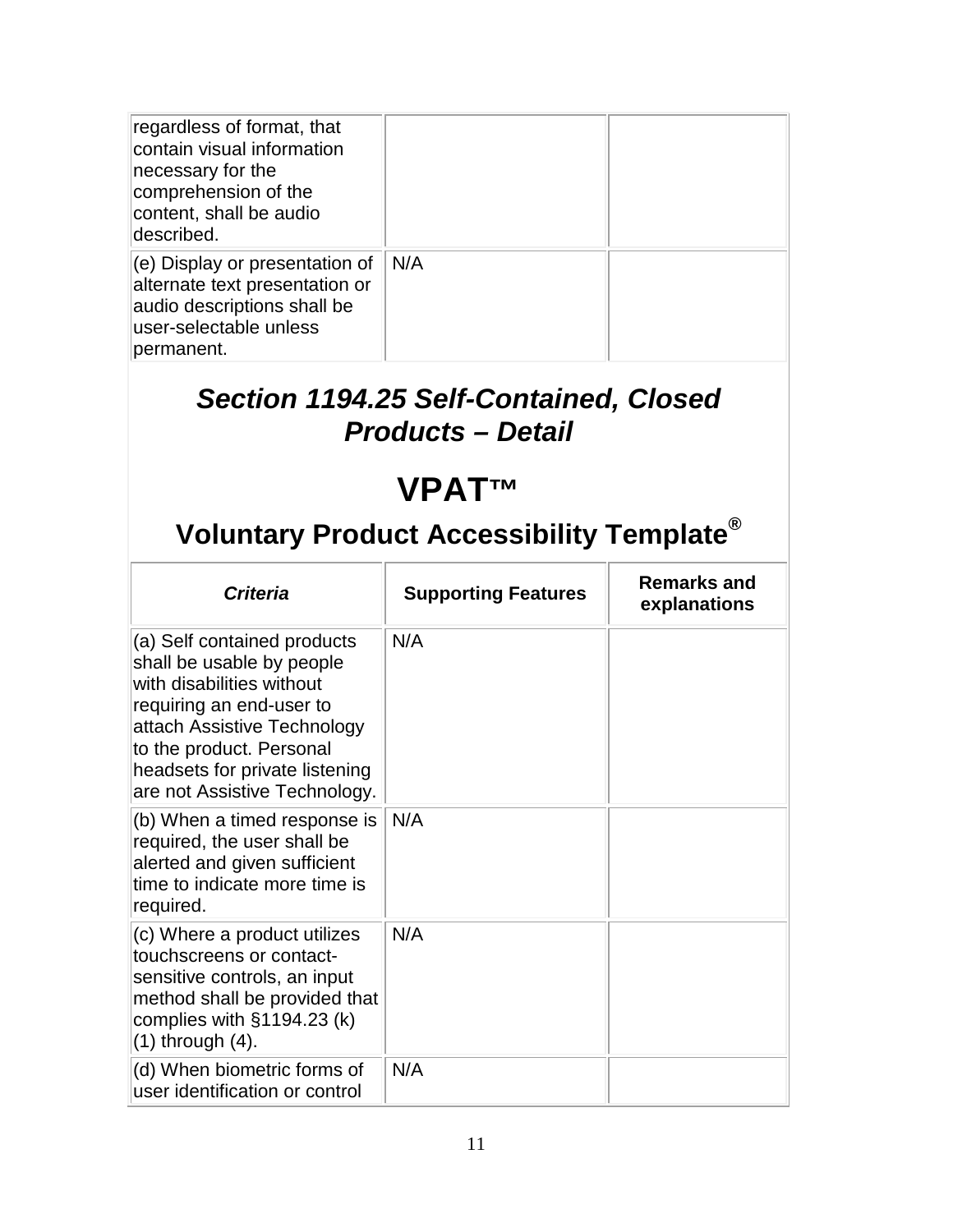| are used, an alternative form<br>of identification or activation,<br>which does not require the<br>user to possess particular<br>biological characteristics,<br>shall also be provided.                                                                                                                                                                                                                                                                            |     |  |
|--------------------------------------------------------------------------------------------------------------------------------------------------------------------------------------------------------------------------------------------------------------------------------------------------------------------------------------------------------------------------------------------------------------------------------------------------------------------|-----|--|
| (e) When products provide<br>auditory output, the audio<br>signal shall be provided at a<br>standard signal level through<br>an industry standard<br>connector that will allow for<br>private listening. The product<br>must provide the ability to<br>interrupt, pause, and restart<br>the audio at anytime.                                                                                                                                                      | N/A |  |
| (f) When products deliver<br>voice output in a public area,<br>incremental volume control<br>shall be provided with output<br>amplification up to a level of<br>at least 65 dB. Where the<br>ambient noise level of the<br>environment is above 45 dB,<br>a volume gain of at least 20<br>dB above the ambient level<br>shall be user selectable. A<br>function shall be provided to<br>automatically reset the<br>volume to the default level<br>after every use. | N/A |  |
| (g) Color coding shall not be<br>used as the only means of<br>conveying information,<br>indicating an action,<br>prompting a response, or<br>distinguishing a visual<br>element.                                                                                                                                                                                                                                                                                   | N/A |  |
| (h) When a product permits a<br>user to adjust color and<br>contrast settings, a range of<br>color selections capable of<br>producing a variety of<br>contrast levels shall be<br>provided.                                                                                                                                                                                                                                                                        | N/A |  |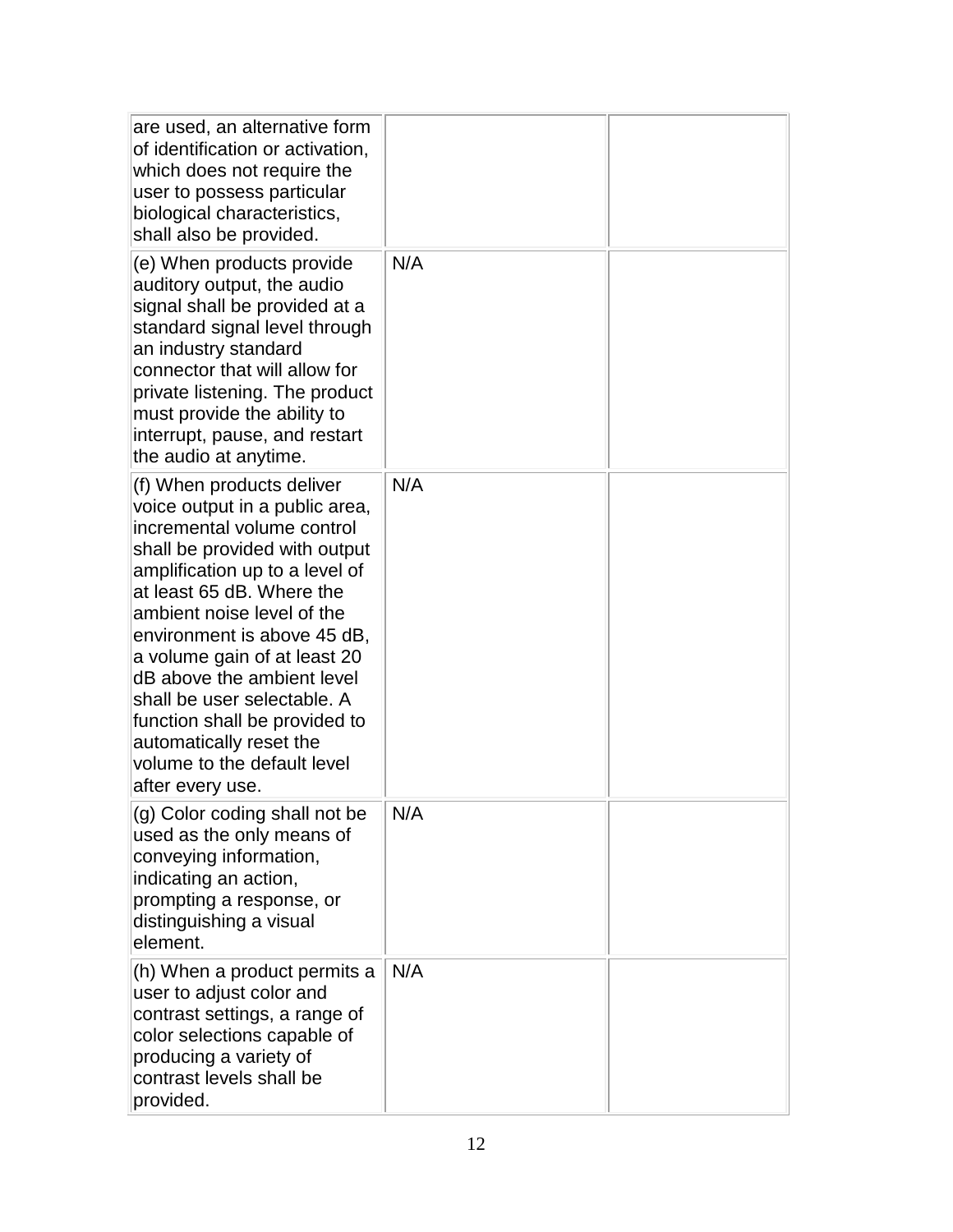| (i) Products shall be designed<br>to avoid causing the screen<br>to flicker with a frequency<br>greater than 2 Hz and lower<br>than 55 Hz.                                                                                                                                                                                                                                                                                                                                                                                                                                             | N/A |  |
|----------------------------------------------------------------------------------------------------------------------------------------------------------------------------------------------------------------------------------------------------------------------------------------------------------------------------------------------------------------------------------------------------------------------------------------------------------------------------------------------------------------------------------------------------------------------------------------|-----|--|
| $(i)$ (1) Products which are<br>freestanding, non-portable,<br>and intended to be used in<br>one location and which have<br>operable controls shall<br>comply with the following:<br>The position of any operable<br>control shall be determined<br>with respect to a vertical<br>plane, which is 48 inches in<br>length, centered on the<br>operable control, and at the<br>maximum protrusion of the<br>product within the 48 inch<br>length on products which are<br>freestanding, non-portable,<br>and intended to be used in<br>one location and which have<br>operable controls. | N/A |  |
| $(j)(2)$ Products which are<br>freestanding, non-portable,<br>and intended to be used in<br>one location and which have<br>operable controls shall<br>comply with the following:<br>Where any operable control<br>is 10 inches or less behind<br>the reference plane, the<br>height shall be 54 inches<br>maximum and 15 inches<br>minimum above the floor.                                                                                                                                                                                                                            | N/A |  |
| $(j)(3)$ Products which are<br>freestanding, non-portable,<br>and intended to be used in<br>one location and which have<br>operable controls shall<br>comply with the following:<br>Where any operable control<br>is more than 10 inches and<br>not more than 24 inches                                                                                                                                                                                                                                                                                                                | N/A |  |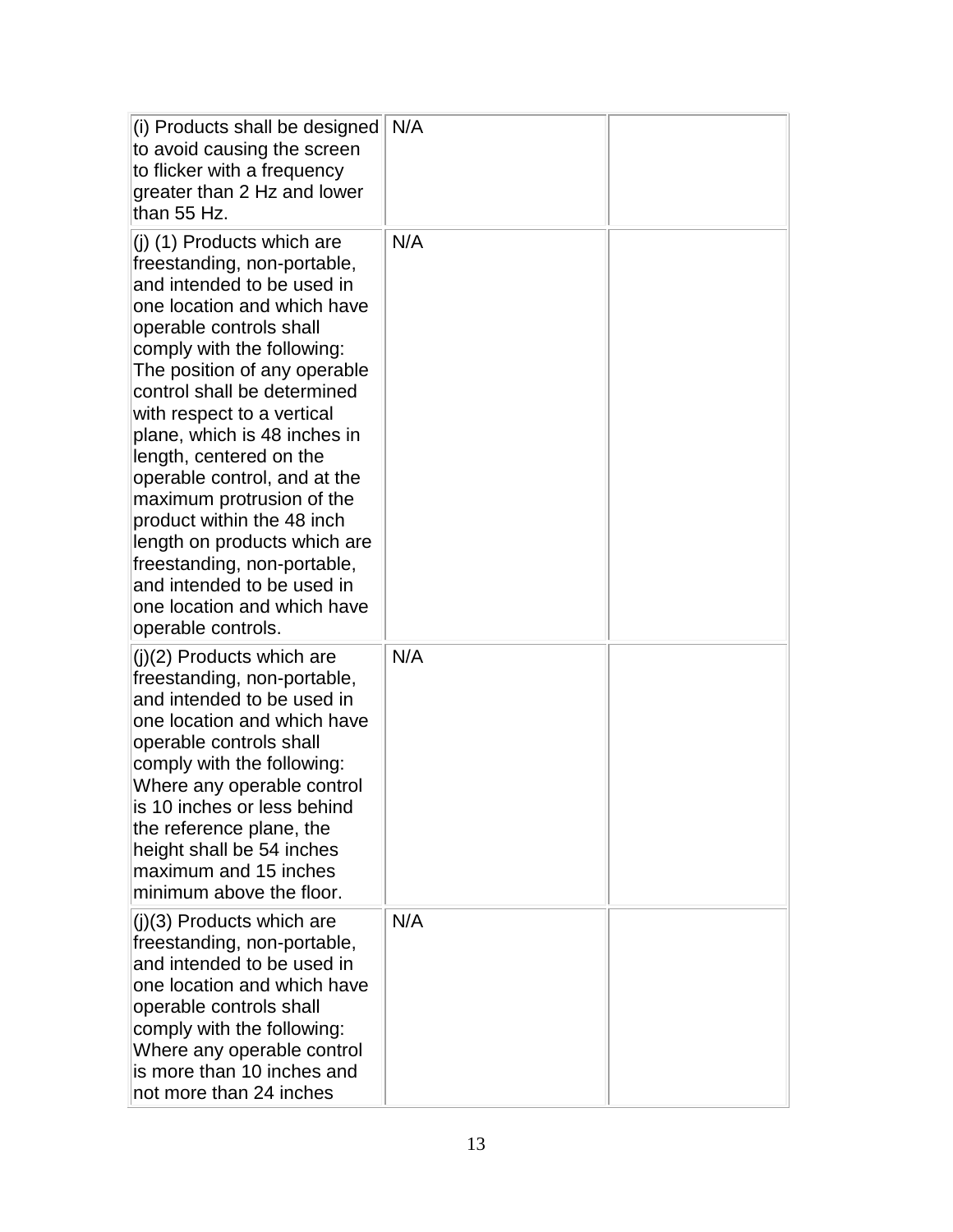| behind the reference plane,<br>the height shall be 46 inches<br>maximum and 15 inches<br>minimum above the floor.                                                                                                                                                        |     |  |
|--------------------------------------------------------------------------------------------------------------------------------------------------------------------------------------------------------------------------------------------------------------------------|-----|--|
| $(1)(4)$ Products which are<br>freestanding, non-portable,<br>and intended to be used in<br>one location and which have<br>operable controls shall<br>comply with the following:<br>Operable controls shall not<br>be more than 24 inches<br>behind the reference plane. | N/A |  |

### *Section 1194.26 Desktop and Portable*

#### *Computers – Detail*

### **VPAT™**

| <b>Criteria</b>                                                                                                                                                                                                                                          | <b>Supporting Features</b> | <b>Remarks and</b><br>explanations |
|----------------------------------------------------------------------------------------------------------------------------------------------------------------------------------------------------------------------------------------------------------|----------------------------|------------------------------------|
| (a) All mechanically operated<br>controls and keys shall<br>comply with $§1194.23$ (k) (1)<br>through $(4)$ .                                                                                                                                            | N/A                        |                                    |
| (b) If a product utilizes<br>touchscreens or touch-<br>operated controls, an input<br>method shall be provided that<br>complies with $§1194.23$ (k)<br>$(1)$ through $(4)$ .                                                                             | N/A                        |                                    |
| (c) When biometric forms of<br>user identification or control<br>are used, an alternative form<br>of identification or activation,<br>which does not require the<br>user to possess particular<br>biological characteristics,<br>shall also be provided. | N/A                        |                                    |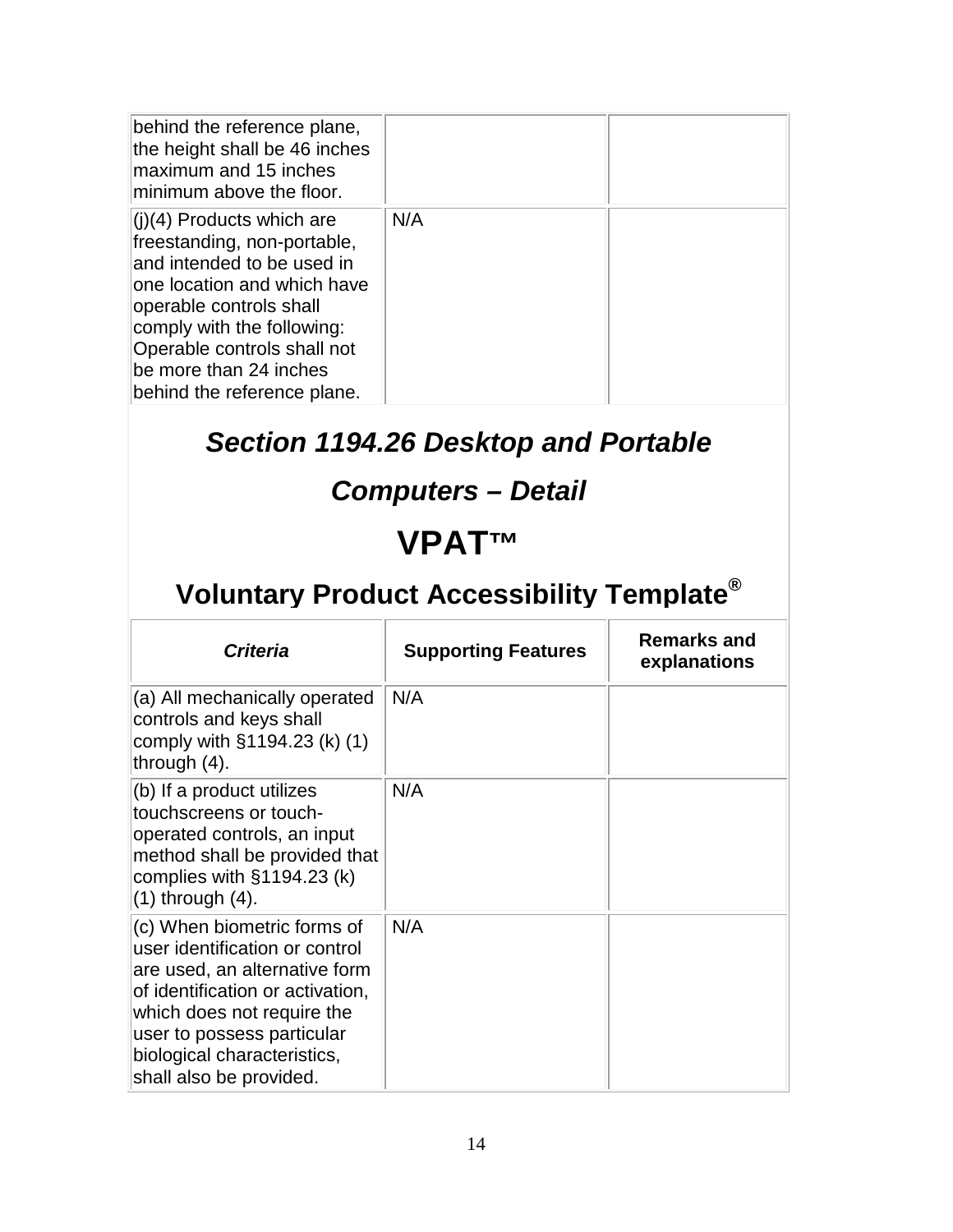| $\vert$ (d) Where provided, at least | N/A |  |
|--------------------------------------|-----|--|
| one of each type of                  |     |  |
| expansion slots, ports and           |     |  |
| connectors shall comply with         |     |  |
| publicly available industry          |     |  |
| standards                            |     |  |

#### *Section 1194.31 Functional Performance*

### *Criteria – Detail*

# **VPAT™**

| <b>Criteria</b>                                                                                                                                                                                                                           | <b>Supporting</b><br><b>Features</b>                                                                 | <b>Remarks and</b><br>explanations                                                                                                                                                                                                                                                                                                                                                                                                                                                                                                                                                                      |
|-------------------------------------------------------------------------------------------------------------------------------------------------------------------------------------------------------------------------------------------|------------------------------------------------------------------------------------------------------|---------------------------------------------------------------------------------------------------------------------------------------------------------------------------------------------------------------------------------------------------------------------------------------------------------------------------------------------------------------------------------------------------------------------------------------------------------------------------------------------------------------------------------------------------------------------------------------------------------|
| (a) At least one mode of operation and<br>information retrieval that does not require<br>user vision shall be provided, or support<br>for Assistive Technology used by people<br>who are blind or visually impaired shall<br>be provided. | <b>Supports</b><br>lwhen<br>combined<br>with<br>compatible<br><b>Assistive</b><br>Technology<br>(AT) | <b>ArcGIS Runtime is</b><br>used by developers<br>to build applications<br>with spatial content.<br>The developer may<br>format information so<br>as to take advantage<br>of Assistive<br>Technology for the<br>blind or visually<br>impaired through use<br>of ArcGIS Runtime<br>software. For<br>example, the<br>developer may use<br><b>ArcGIS Runtime to</b><br>include a map<br>window in the<br>application that<br>displays vector and<br>raster elements of<br>geographic<br>information. The<br><b>ArcGIS Runtime SDK</b><br>enables access to<br>the spatial content to<br>support compatible |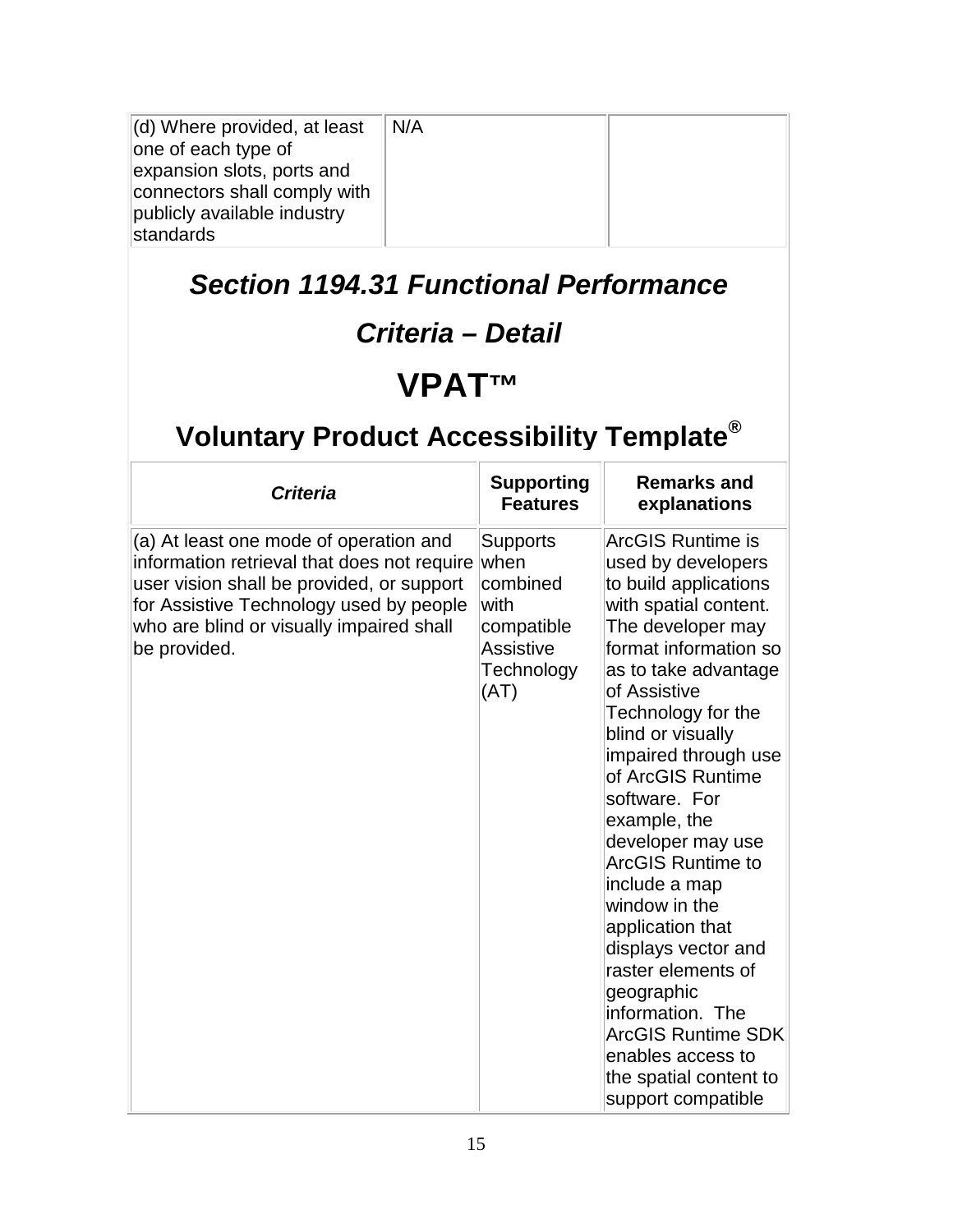|                                                                                                                                                                                                                                                                                                                                  |                                                                                                     | Assistive<br>Technology.                                                                                                                                                                                                                                                                                                                                                                                                                                                                                                                                                                                                               |
|----------------------------------------------------------------------------------------------------------------------------------------------------------------------------------------------------------------------------------------------------------------------------------------------------------------------------------|-----------------------------------------------------------------------------------------------------|----------------------------------------------------------------------------------------------------------------------------------------------------------------------------------------------------------------------------------------------------------------------------------------------------------------------------------------------------------------------------------------------------------------------------------------------------------------------------------------------------------------------------------------------------------------------------------------------------------------------------------------|
| (b) At least one mode of operation and<br>information retrieval that does not require<br>visual acuity greater than 20/70 shall be<br>provided in audio and enlarged print<br>output working together or<br>independently, or support for Assistive<br>Technology used by people who are<br>visually impaired shall be provided. | <b>Supports</b><br>when<br>combined<br>with<br>compatible<br><b>Assistive</b><br>Technology<br>(AT) | <b>The ArcGIS Runtime</b><br>software supports<br>text and font size<br>settings in the<br><b>Windows Control</b><br><b>Panel Accessibility</b><br>settings as set by the<br>user. For example,<br>an applications map<br>window containing<br>geographic<br>information may have<br>zoom in features on<br>a map, scale<br>changes, or a<br>magnifier window to<br>make the output<br>more usable by<br>people who are<br>visually impaired.<br>The developer may<br>format the spatial<br>content to support<br>compatible Assistive<br>Technology for the<br>visually impaired<br>through the Esri<br><b>ArcGIS Runtime</b><br>SDK. |
| (c) At least one mode of operation and<br>information retrieval that does not require<br>user hearing shall be provided, or<br>support for Assistive Technology used by<br>people who are deaf or hard of hearing<br>shall be provided                                                                                           | Supports                                                                                            | There is no reliance<br>on hearing to<br>operate.                                                                                                                                                                                                                                                                                                                                                                                                                                                                                                                                                                                      |
| (d) Where audio information is important<br>for the use of a product, at least one<br>mode of operation and information<br>retrieval shall be provided in an<br>enhanced auditory fashion, or support for<br>assistive hearing devices shall be<br>provided.                                                                     | N/A                                                                                                 | There is no reliance<br>on hearing to<br>operate.                                                                                                                                                                                                                                                                                                                                                                                                                                                                                                                                                                                      |
| $(e)$ At least one mode of operation and                                                                                                                                                                                                                                                                                         | <b>Supports</b>                                                                                     | There is no reliance                                                                                                                                                                                                                                                                                                                                                                                                                                                                                                                                                                                                                   |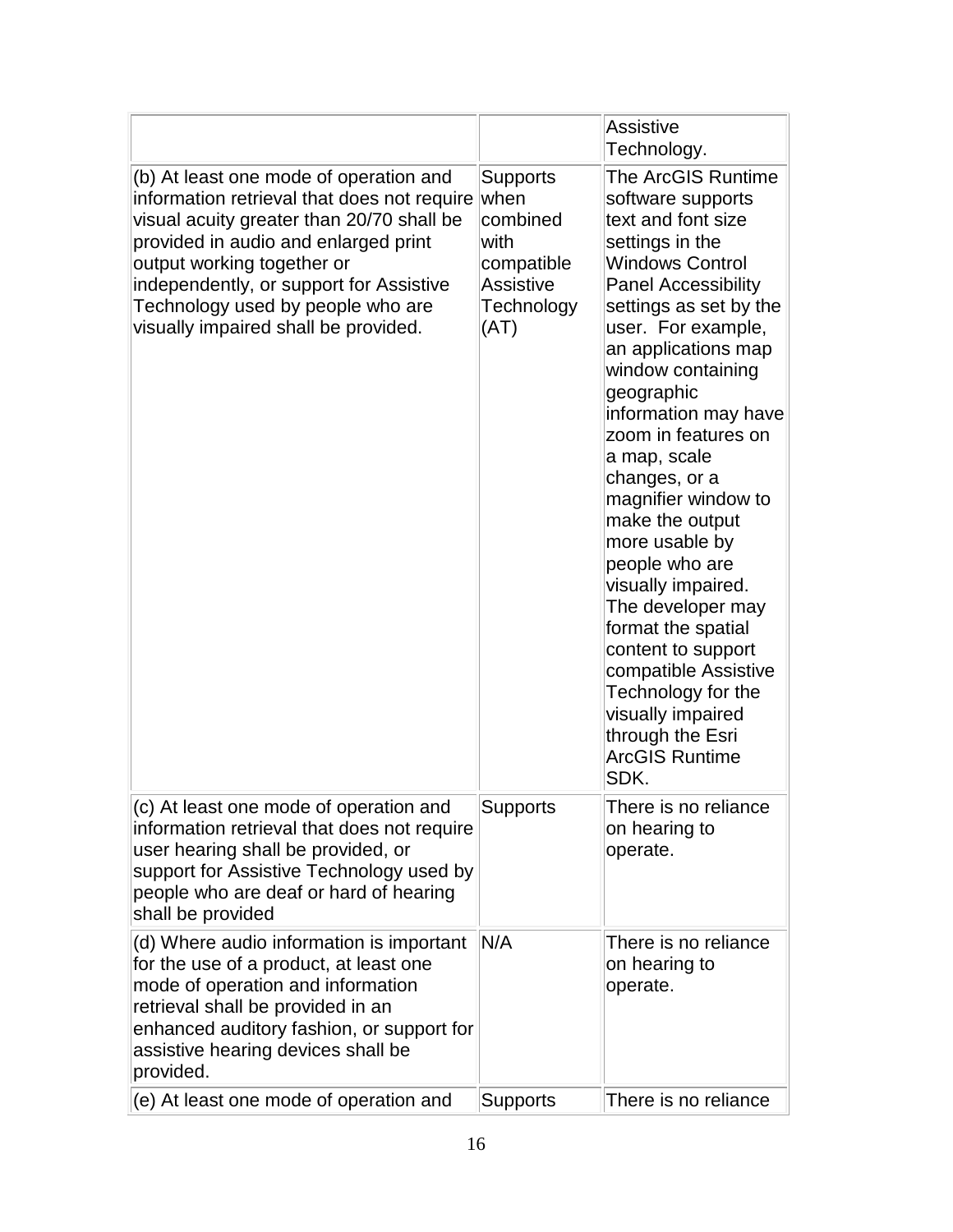| information retrieval that does not require<br>user speech shall be provided, or<br>support for Assistive Technology used by<br>people with disabilities shall be provided.                                         |                 | on speech to<br>operate.                                                                                                                                                                                                                      |
|---------------------------------------------------------------------------------------------------------------------------------------------------------------------------------------------------------------------|-----------------|-----------------------------------------------------------------------------------------------------------------------------------------------------------------------------------------------------------------------------------------------|
| $(f)$ At least one mode of operation and<br>information retrieval that does not require<br>fine motor control or simultaneous<br>actions and that is operable with limited<br>reach and strength shall be provided. | <b>Supports</b> | Operation and<br>information retrieval<br>is dependent on<br>operating system<br>settings and<br>configurations. The<br>software supports<br>operating systems<br>and configurations<br>designed to assist<br>$ $ user with<br>accessibility. |

### *Section 1194.41 Information, Documentation*

### *and Support – Detail*

### **VPAT™**

| <b>Criteria</b>                                                                                                                                                                                           | <b>Supporting</b><br><b>Features</b> | <b>Remarks and</b><br>explanations                                                                                                                                                                          |
|-----------------------------------------------------------------------------------------------------------------------------------------------------------------------------------------------------------|--------------------------------------|-------------------------------------------------------------------------------------------------------------------------------------------------------------------------------------------------------------|
| (a) Product support documentation<br>provided to end-users shall be made<br>available in alternate formats upon<br>request, at no additional charge                                                       | Supports with<br>exceptions          | Most product<br>documentation is<br>available on the Esri<br>Website to<br>customers for no<br>additional charge.<br><b>Generally product</b><br>documentation is<br>available in a HTML<br>web-page format |
| (b) End-users shall have access to a<br>description of the accessibility and<br>compatibility features of products in<br>alternate formats or alternate methods<br>upon request, at no additional charge. | Supports with<br>exceptions          | Accessibility and<br>compatibility features<br>of Esri software are<br>described in the<br>product<br>documentation. This                                                                                   |